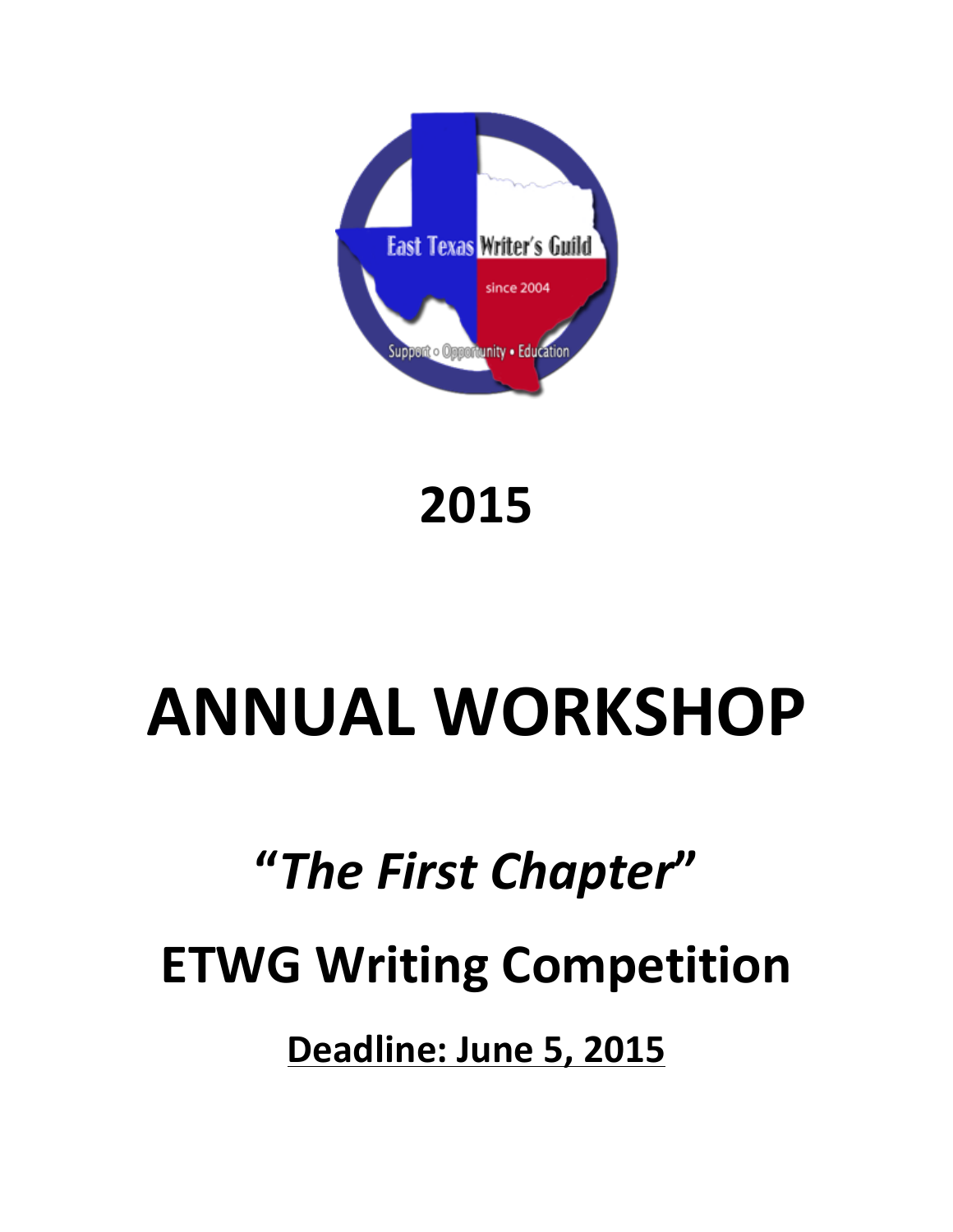### **Contest Rules**



**AWARDS:** Eighteen ETWG Badges will be awarded as follows:

The badges can be applied to the author's book cover and website as well as used any way the author chooses to promote the book.

Book reviews will be written for the top three winners.

**NOTE:** Rules must be followed exactly and contest fees must be included for entry to be accepted. Please read carefully and use the check boxes to help you ensure completion.

#### **Entry Rules**

Entries must be submitted no later than June 5, 2015 by digital entry to: FirstChapter@etwritersguild.org

**NOTE:** Neither ETWG nor any of its members or any judge is responsible for late delivery of entries or lost entries.

For each entry, a non-refundable fee of Ten Dollars (\$10) must be made to ETWG via PayPal on the same date as the author's entry is submitted.

### **Category I: First Chapter – Published Work**

Your entry must be the first chapter from a novel published between January 1, 2014 and June 1, 2015 to be considered eligible for this competition. Each author is limited to one entry in this category.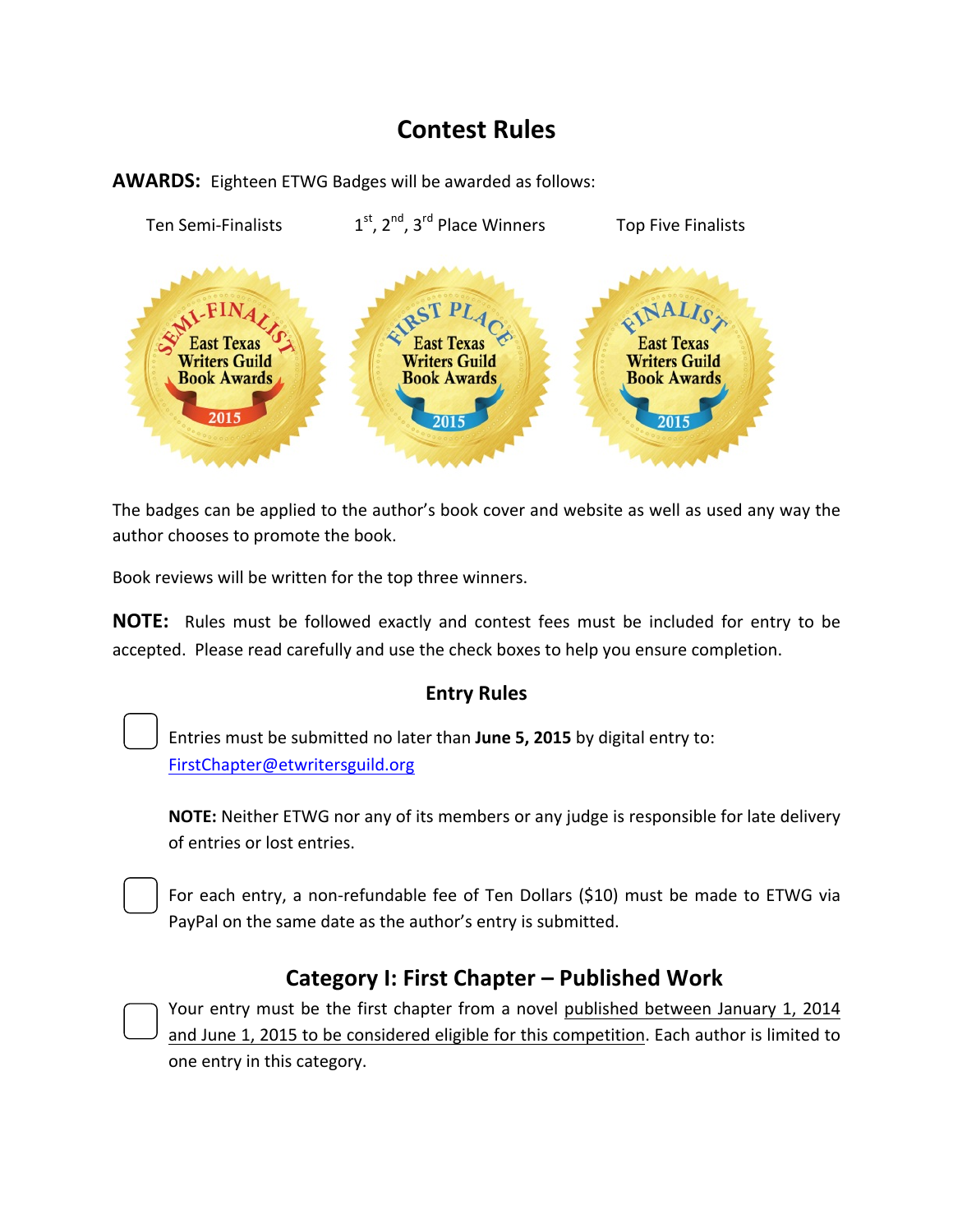### **Category II: First Chapter – Unpublished Work**

Your entry must be unpublished and not accepted for publication. Published online is considered published. If accepted for publication after work has been submitted to this contest, the author is responsible for contacting the contest committee to have the entry pulled from the competition. Each author is limited to one entry in this category.

**NOTE:** All genres are accepted. Each author is allowed one entry per category. A Ten Dollar (\$10) fee must be paid for each entry.

#### **FORMAT**

The chapter must be between  $1,000$  to  $1,500$  words. Any entry exceeding  $1,500$  words will be disqualified. Software used to prepare the manuscript must be Word compatible.

- o **Page Size**: 8 ½" X 11"
- O **Spacing**: Double spaced
- $\bigcirc$  **Margins**: 1" margins all around
- O Font: Courier 12 pt (This is to assure accurate word/page count and fairness of competition. Use any other font and your entry will be disqualified.)
- $\circ$  **Header:** Each chapter page must have the title of the book and its genre in the header and a page number in either the header or the footer.
- O **Cover Sheet:** Each entry must have a cover sheet containing only the following information centered on the page:
	- $\circ$  Title of Book
	- o Genre
	- $\circ$  Author's Name
	- o Complete Address
	- o Telephone Number
	- o Email Address
	- o Word Count
	- o Category (indicate either Category I or Category II)

**NOTE:** Submit only one cover sheet. Author's name should not appear on subsequent pages.